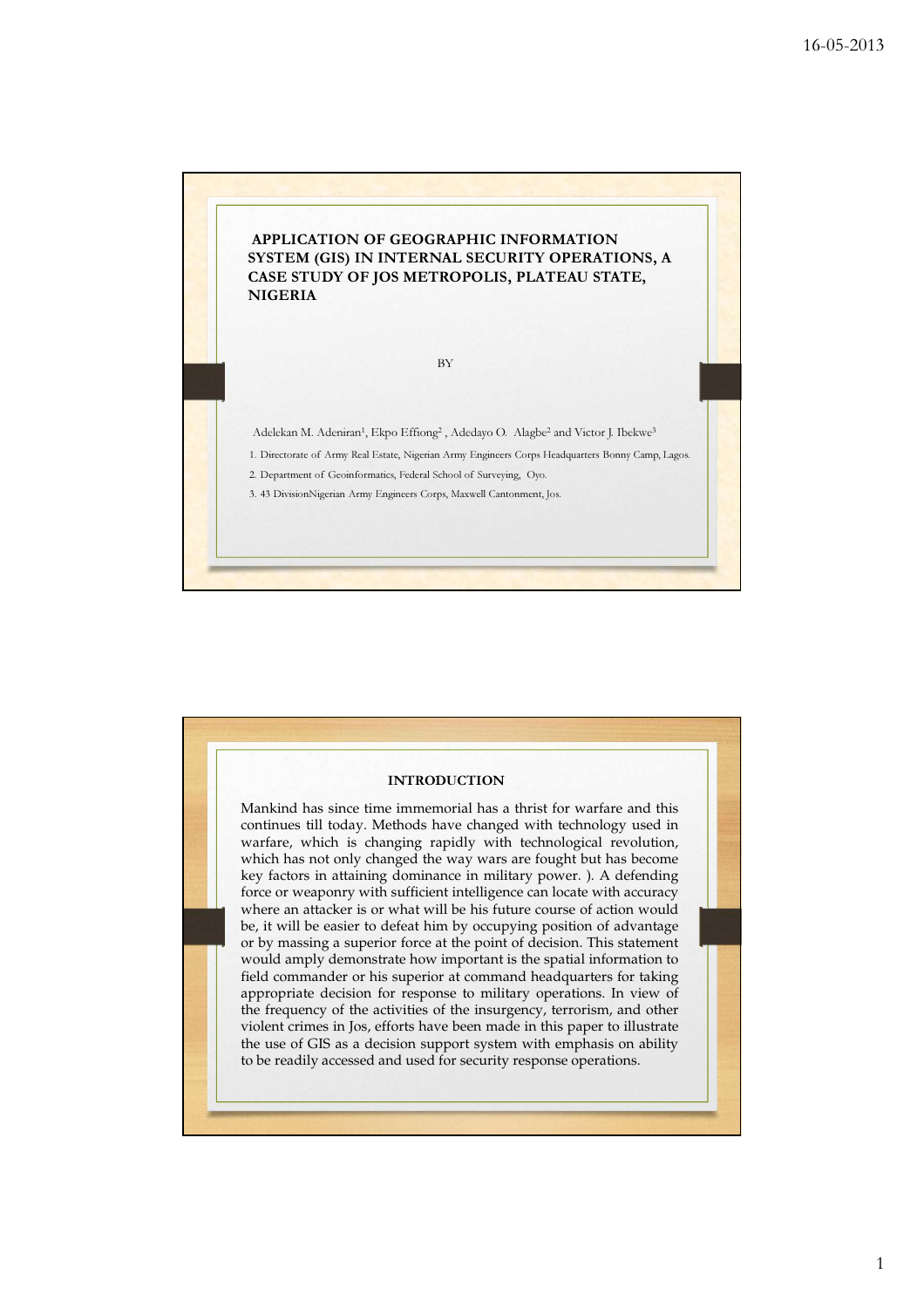

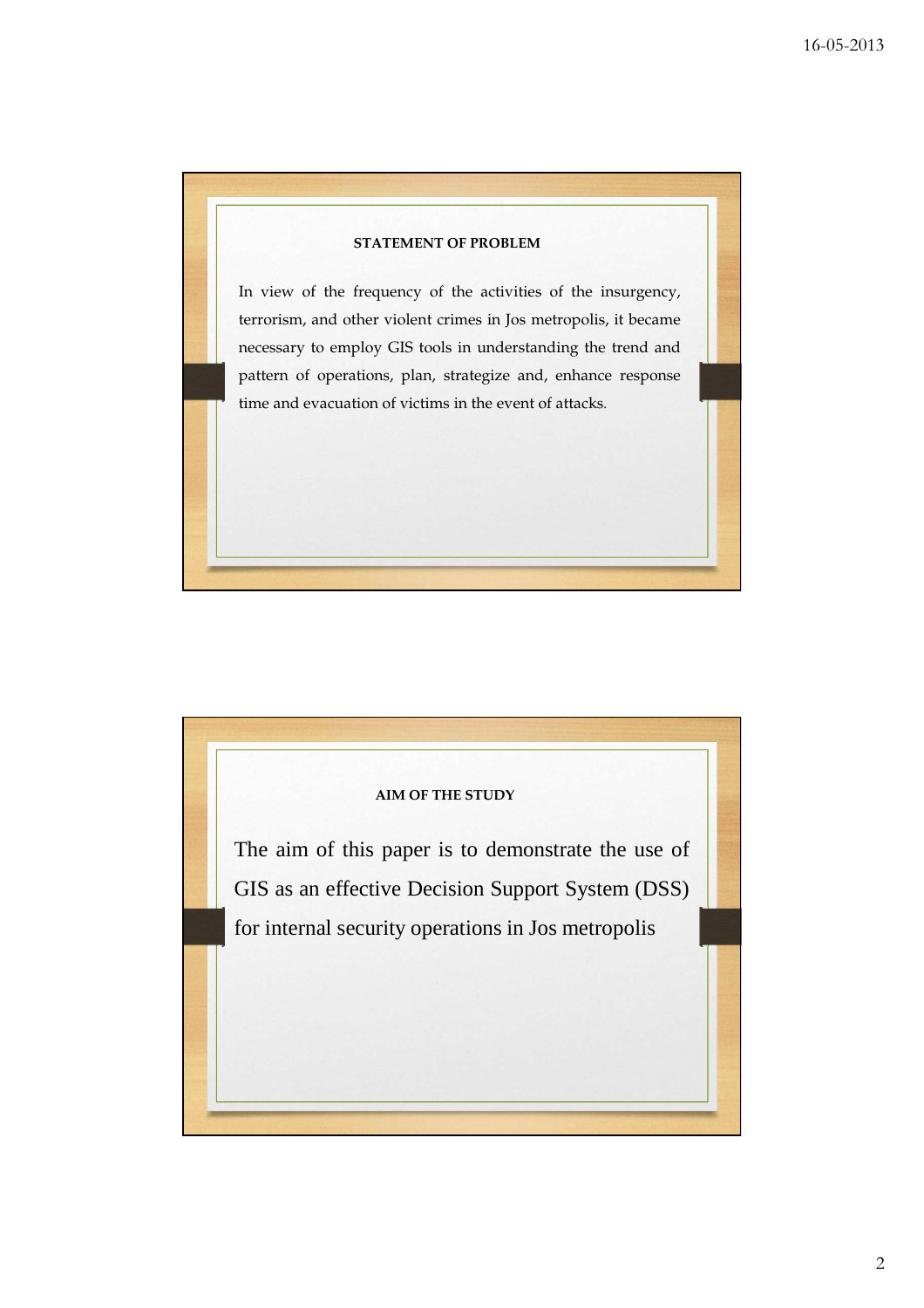



3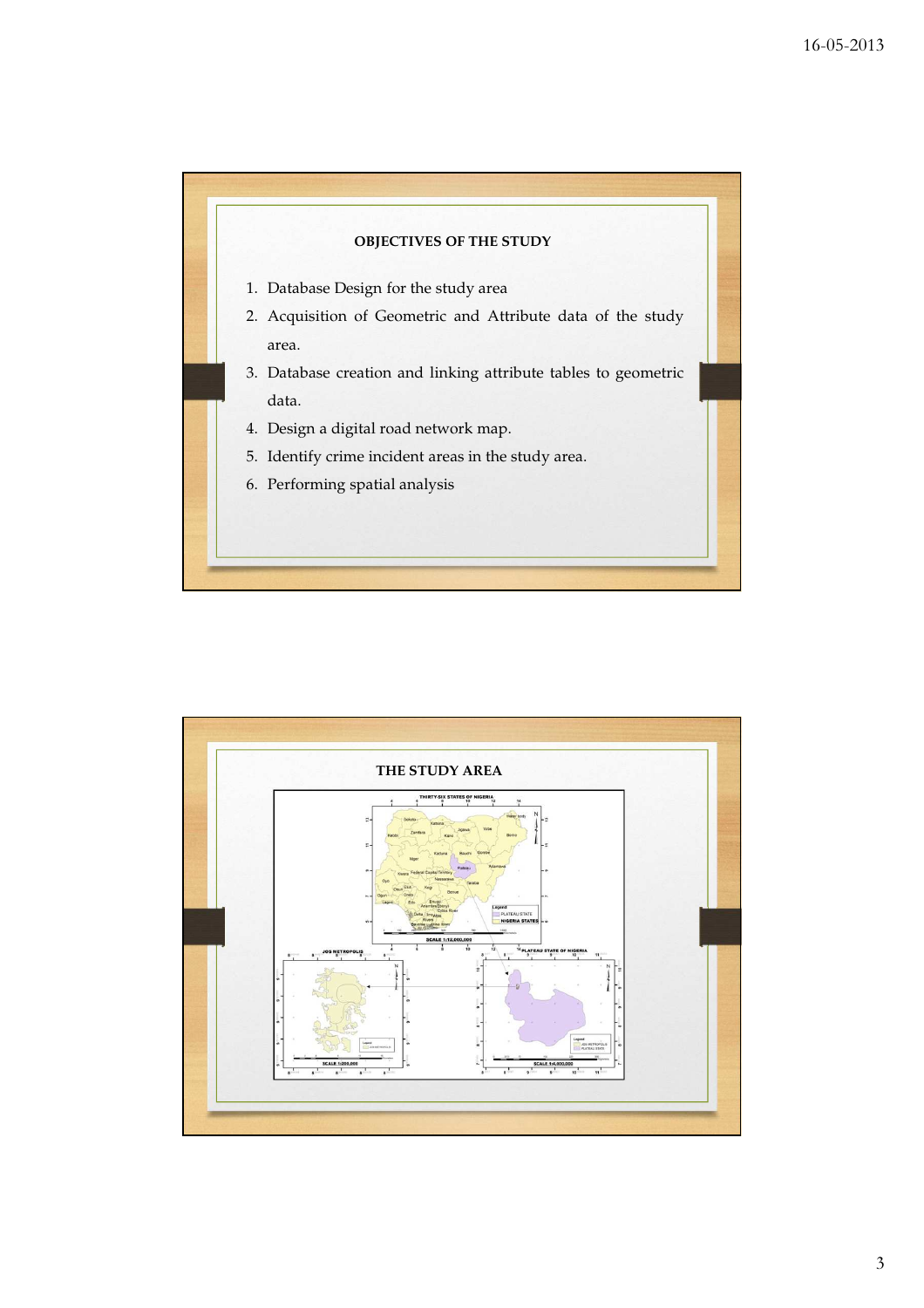## **DATABASE DESIGN**

The effective implementation of any GIS research lies on the proper planning and design of the database is known as the heart of GIS. The process of designing a database is known as data modeling, here real world entities and their relationships are analyzed and modeled to conform to the syntax of the software of choice (kufoniyi,1998) The design of database involves the following phases; **Conceptual design**, **Logical design**, **Physical design**

## **DATA SOURCES**

The process carried out involved the collection of primary data, that is, location data of facilities through field observation using the Garmin handheld Global Position System (Garmin CP76). While the secondary data source include Google earth imagery updated in the the month of October, 2012 and documentations from International crisis group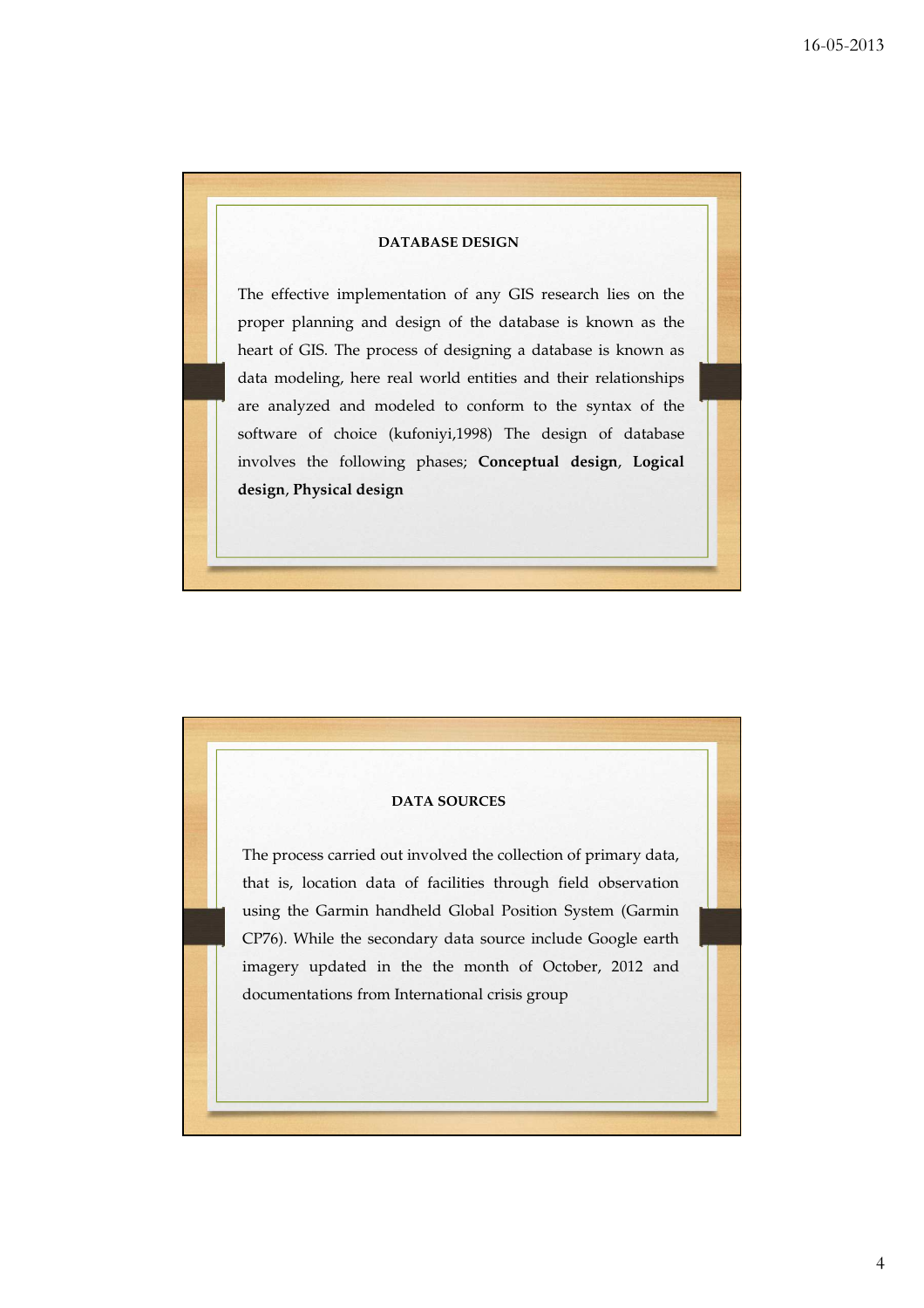

| <b>SETTLEMENTS</b> |          |                       |  |
|--------------------|----------|-----------------------|--|
| <b>OBJECTID*</b>   | SHAPE *  | S NAME                |  |
| 1                  | Point    | <b>BUKURU</b>         |  |
| 2 <sup>1</sup>     | Point    | <b>DADINKOWA</b>      |  |
| 3 <sup>1</sup>     | Point    | <b>RANTYA</b>         |  |
| 4                  | Point    | ANGLO JOS             |  |
|                    | 5 Point  | <b>HWOLSHE</b>        |  |
|                    | 6 Point  | <b>TUDUN WADA</b>     |  |
| $\overline{7}$     | Point    | <b>JENTA ADAMU</b>    |  |
| 8 <sup>1</sup>     | Point    | <b>GANGARE</b>        |  |
|                    | 9 Point  | <b>RIKKOS</b>         |  |
|                    | 10 Point | <b>DUTSE UKU</b>      |  |
|                    | 11 Point | <b>NASARAWA GWOM</b>  |  |
|                    | 12 Point | <b>DILIMI</b>         |  |
|                    | 13 Point | ANGUWAN               |  |
|                    | 14 Point | <b>GONGO RUSSIA</b>   |  |
|                    | 15 Point | <b>ALIKAZAURE</b>     |  |
|                    | 16 Point | <b>APATA</b>          |  |
|                    | 17 Point | ANGWAN ROGO           |  |
|                    | 18 Point | FEDERAL LOW COST      |  |
|                    | 19 Point | <b>STATE LOW COST</b> |  |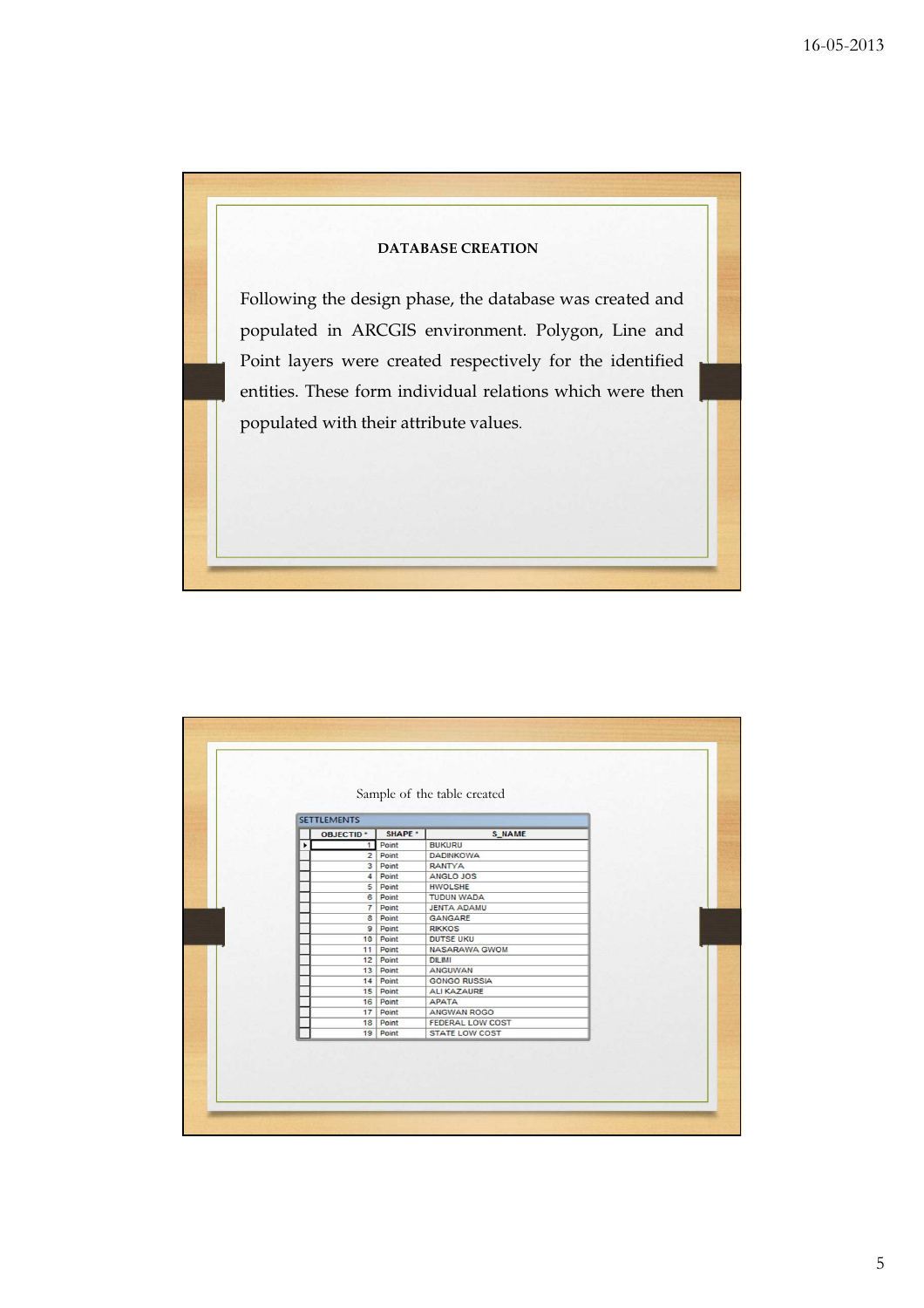![](_page_5_Picture_1.jpeg)

![](_page_5_Figure_2.jpeg)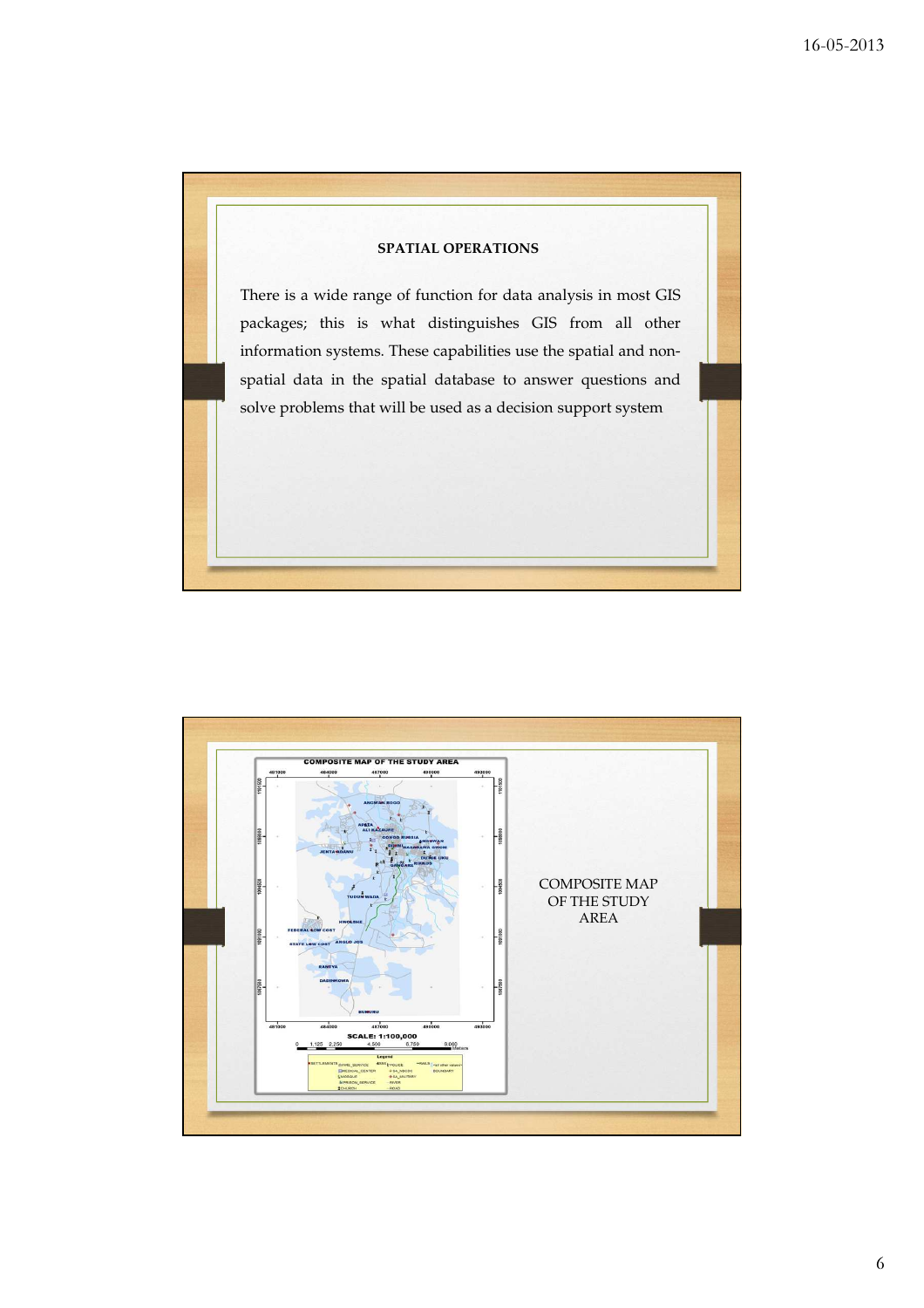![](_page_6_Figure_1.jpeg)

![](_page_6_Figure_2.jpeg)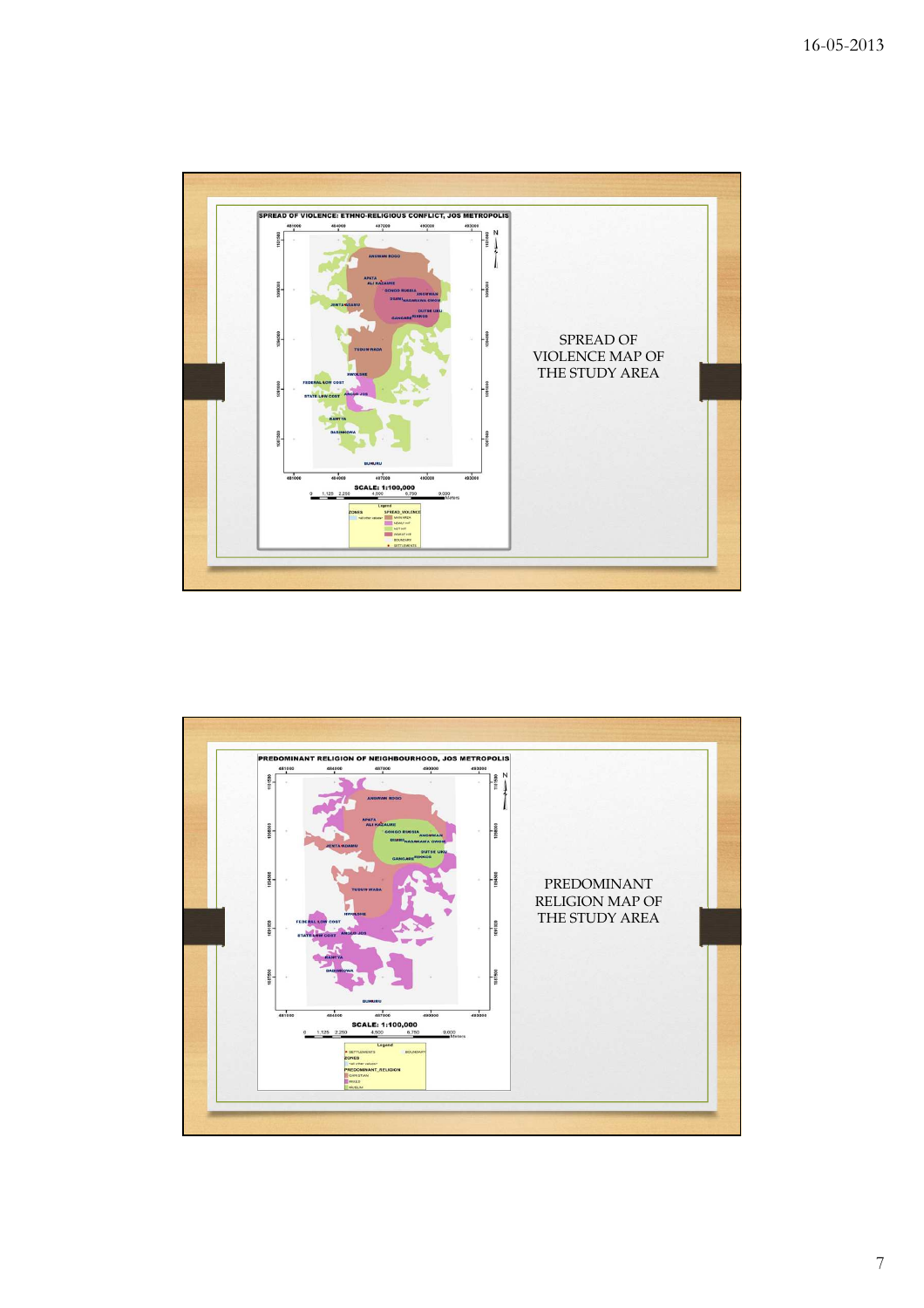![](_page_7_Figure_1.jpeg)

![](_page_7_Figure_2.jpeg)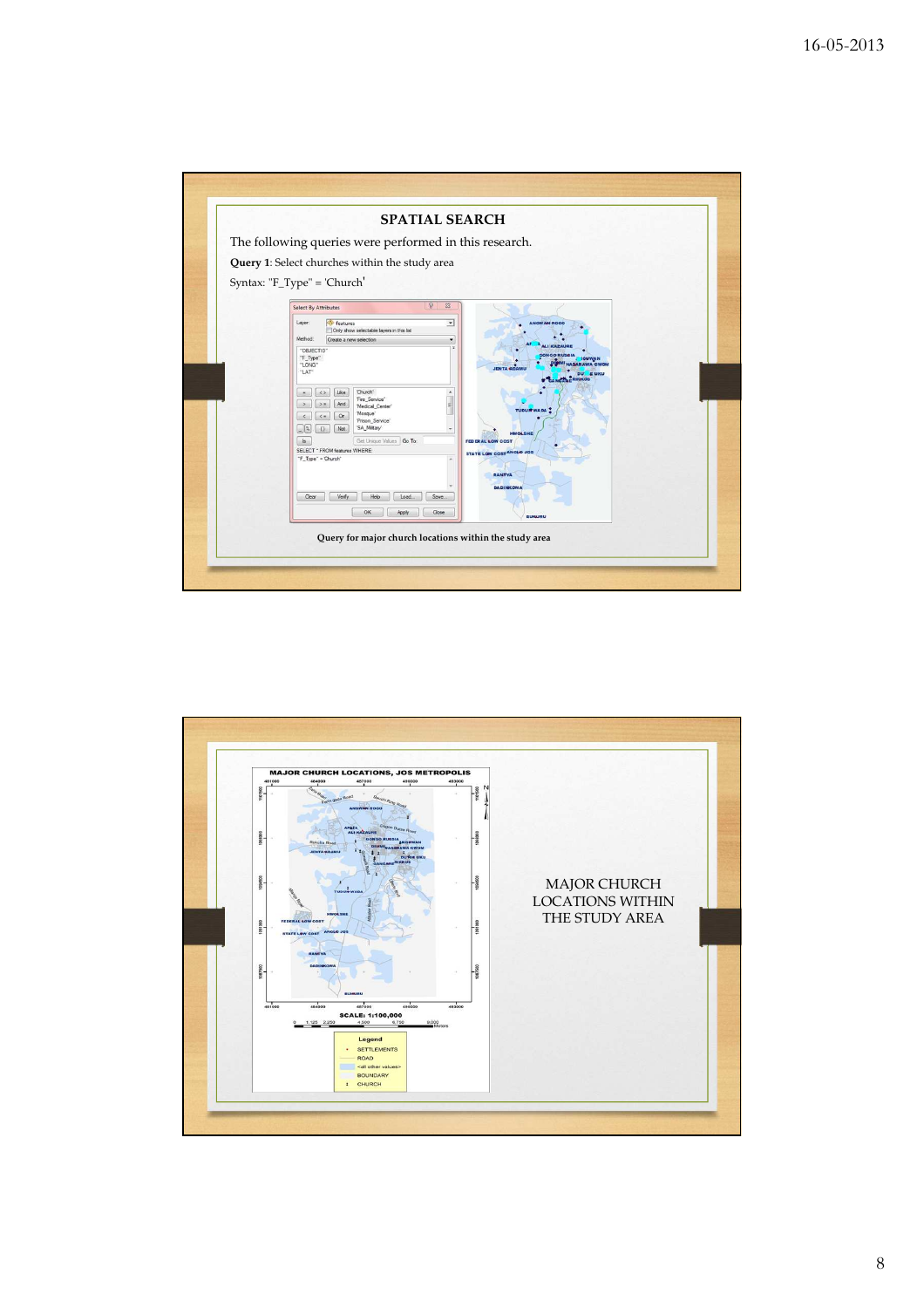![](_page_8_Figure_1.jpeg)

![](_page_8_Figure_2.jpeg)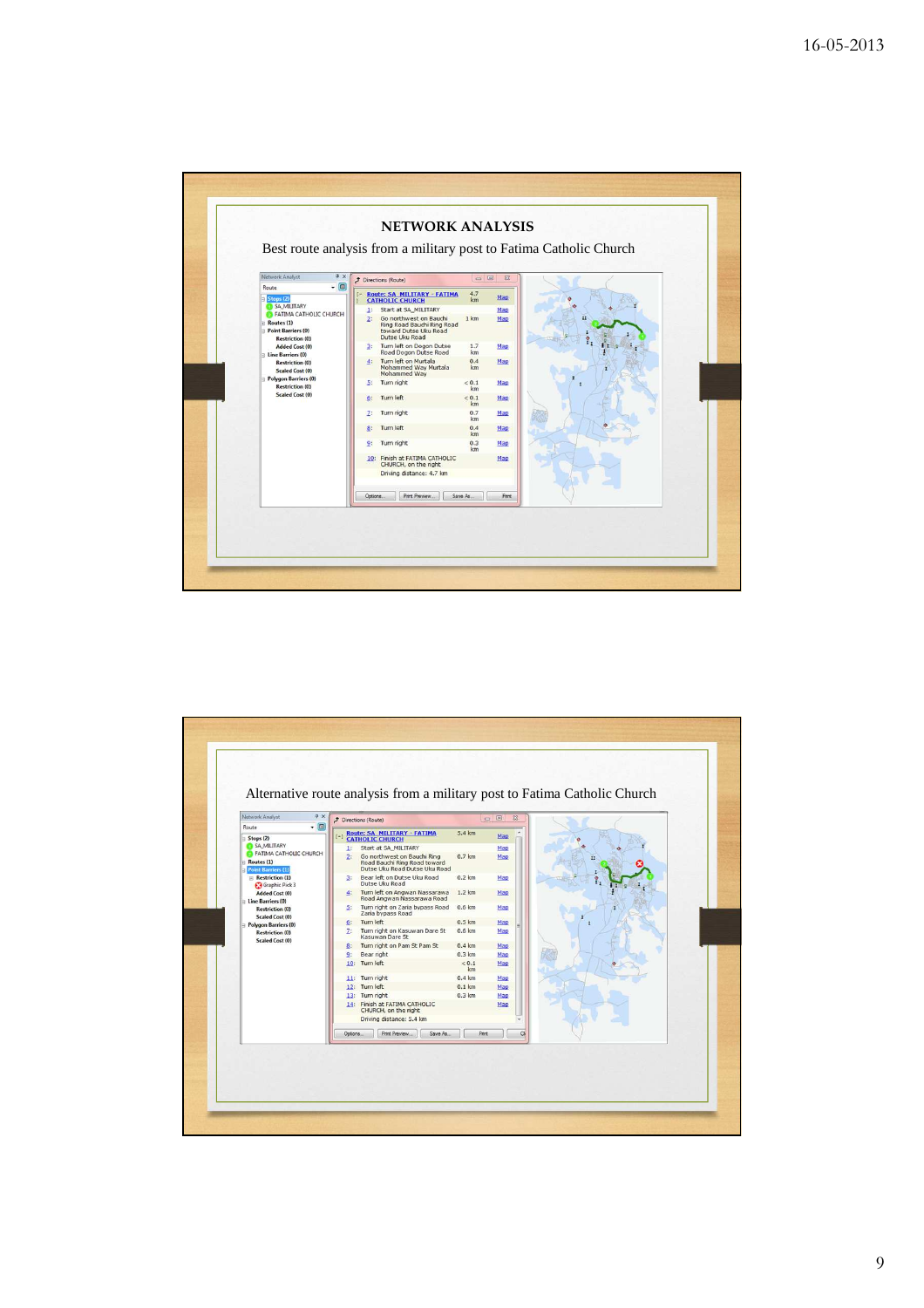![](_page_9_Figure_1.jpeg)

![](_page_9_Figure_2.jpeg)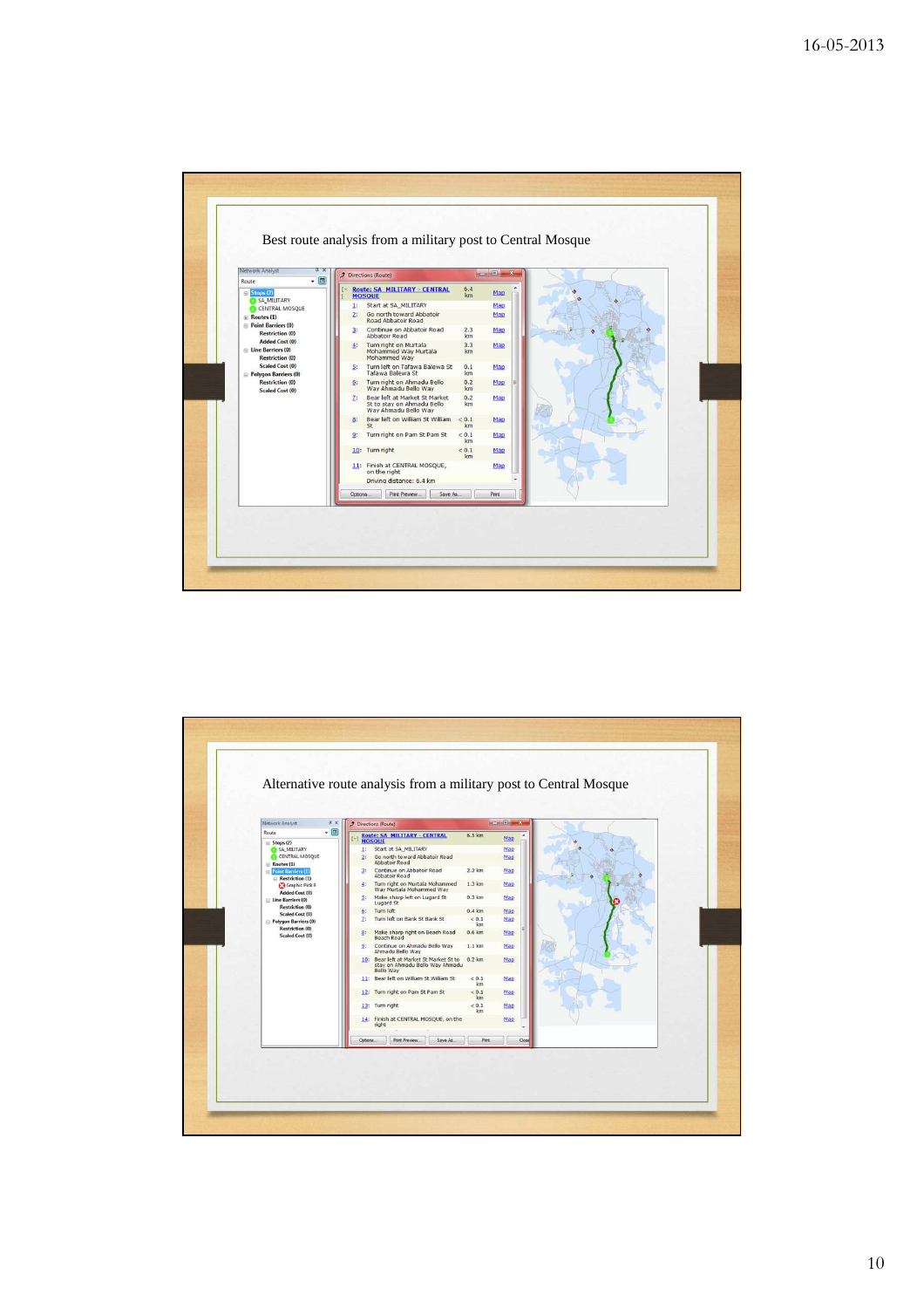| <b>LOCATION</b>                               | <b>BEST ROUTE</b> | <b>ALTERNATIVE</b><br>$\operatorname{ROUTE}$ | <b>DIFFERENCE</b> |
|-----------------------------------------------|-------------------|----------------------------------------------|-------------------|
| Military post to<br>Fatima catholic<br>church | 4.7km             | 5.4km                                        | 39.0 <sub>m</sub> |
| Military post to<br>Fatima central<br>mosque  | 6.4km             | 6.5km                                        |                   |

![](_page_10_Figure_2.jpeg)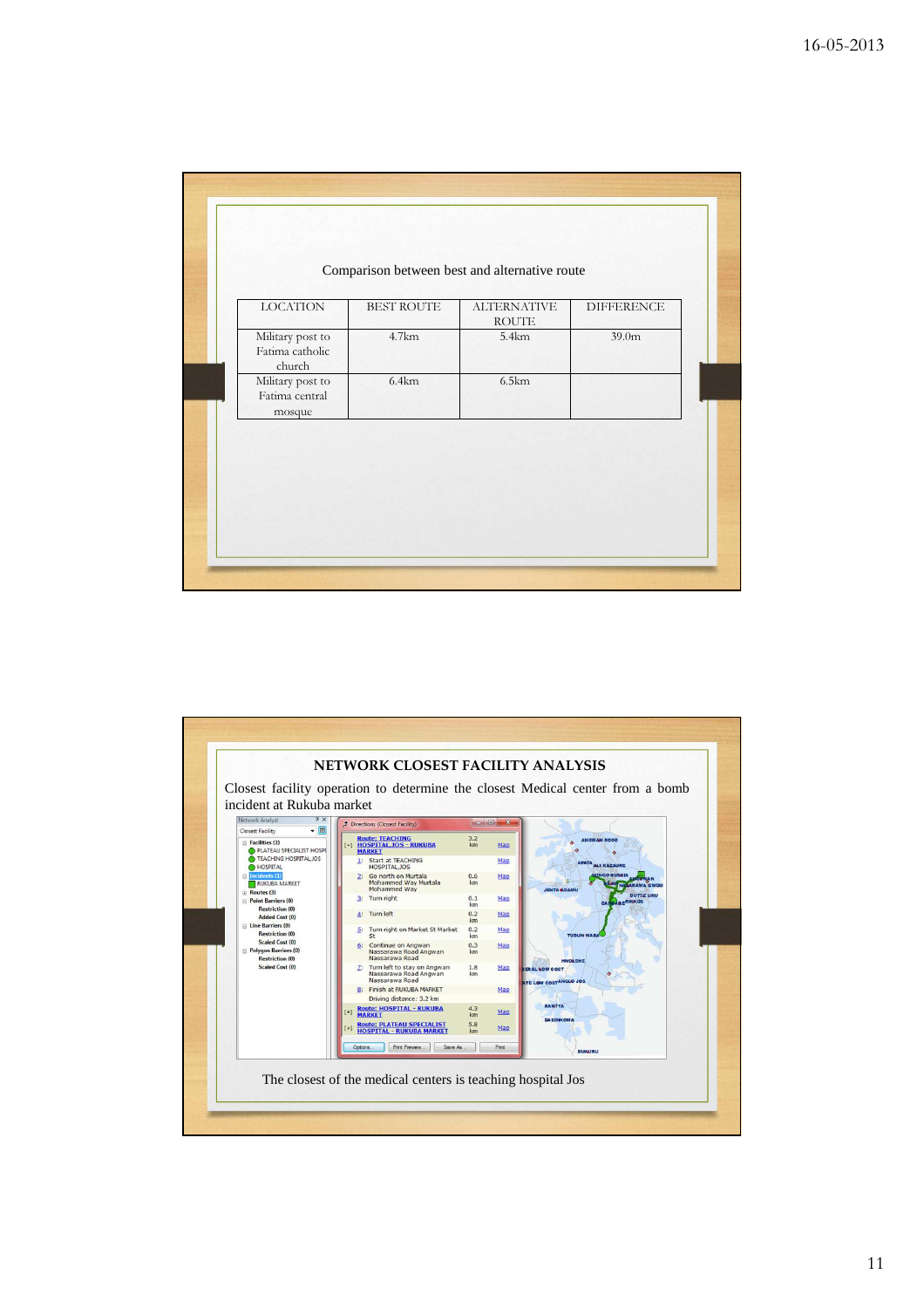![](_page_11_Figure_1.jpeg)

![](_page_11_Picture_2.jpeg)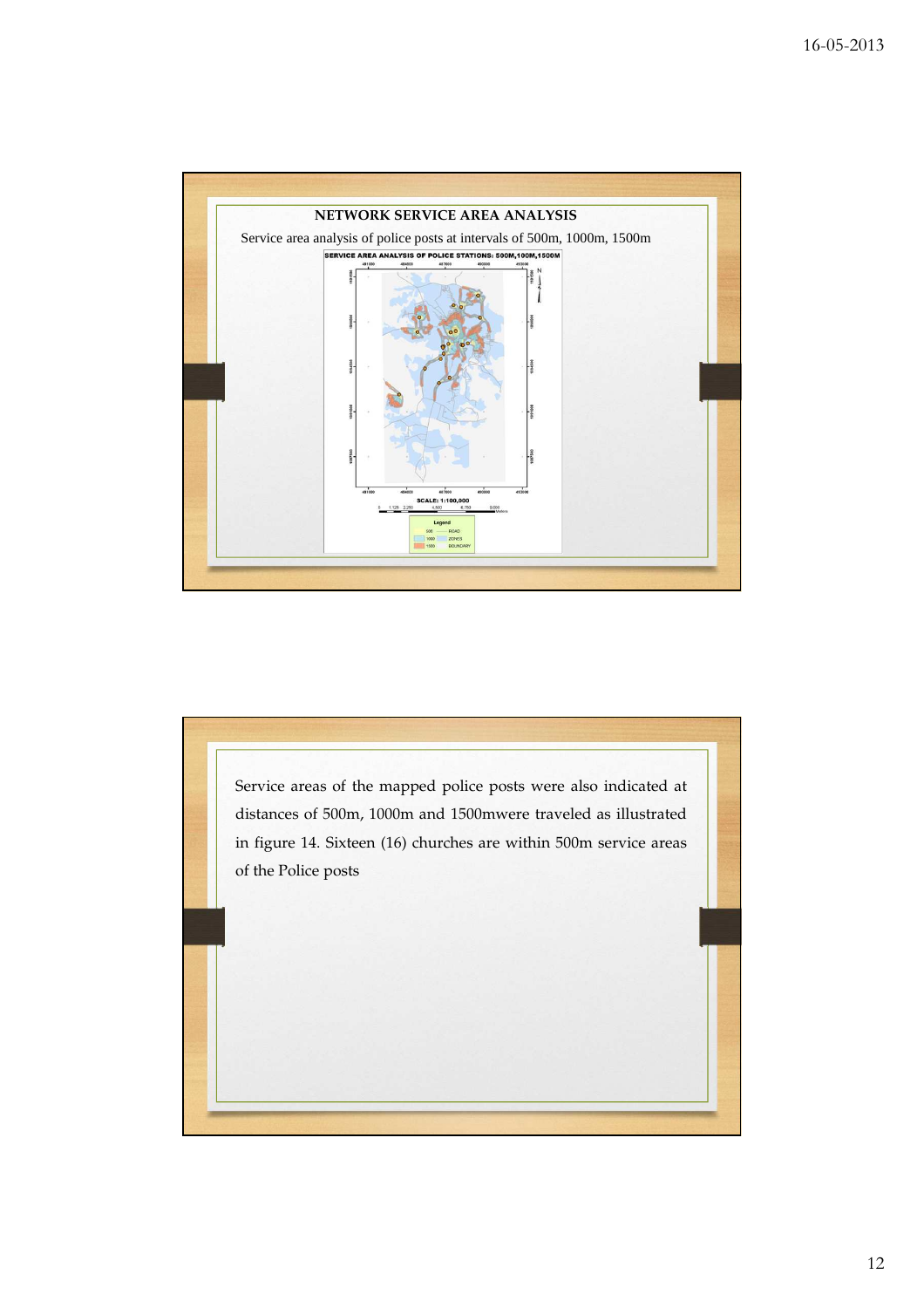## **CONCLUSION**

Modern security perations involve combined forces and an integrated approach for evaluating battle area for mobilizing logistics, moving various forces and setting communication network for effective operations in real time scenario are very necessary prerequisite for successful operations. In this paper, a map showing the location and spread of violence in Jos metropolis has been produced. Location of important securith posts were also shown on a map. The analyses performed can be used as a support for decision making processes for security agencies

![](_page_12_Figure_3.jpeg)